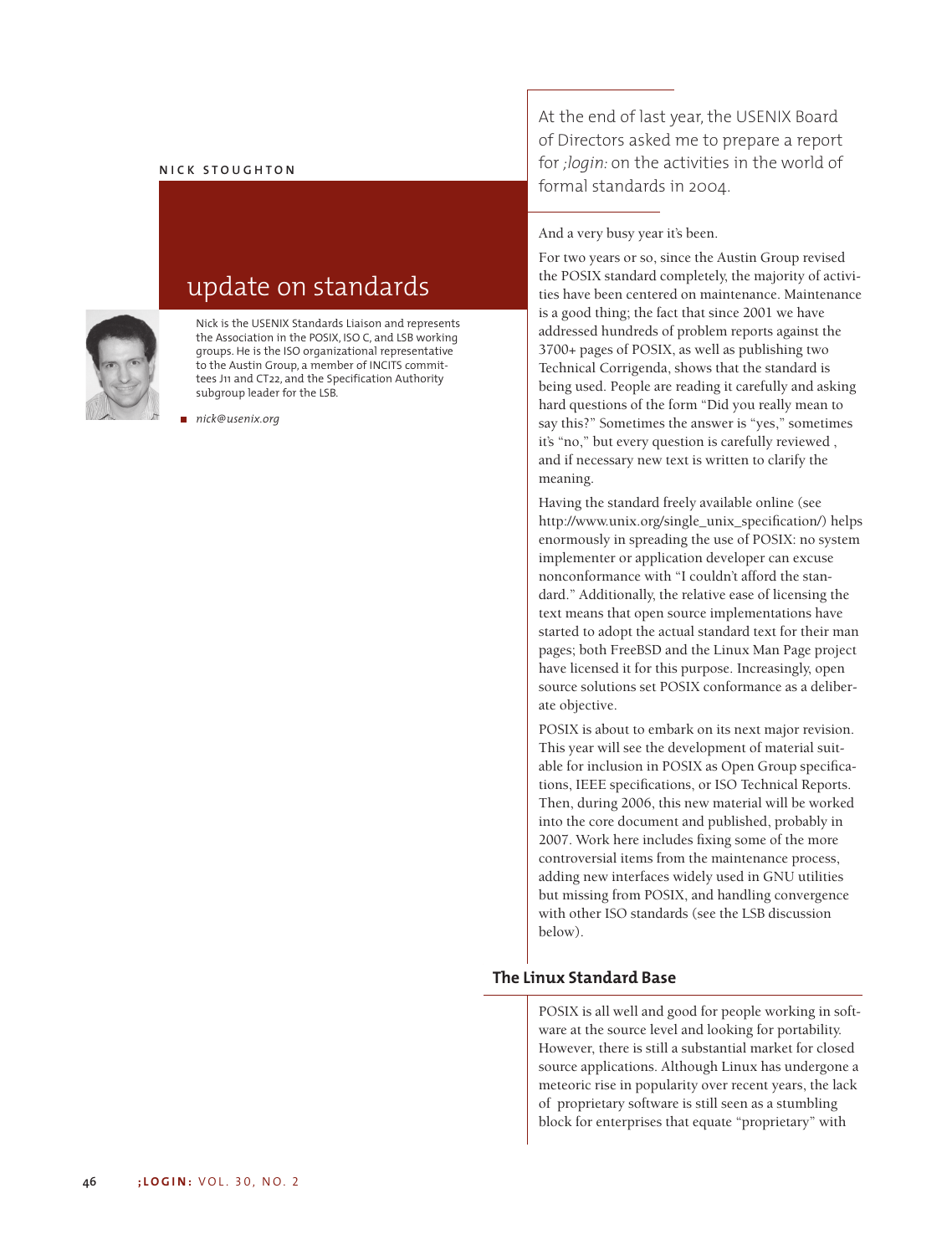"commercial." The Free Standards Group (FSG) has been developing a very different sort of standard to help address this problem: the Linux Standard Base (LSB). The LSB is an Application Binary Interface (ABI) standard, whereas POSIX is an Application Programming Interface (API) standard.

The LSB ABI allows an application developer to build an application in such a way that the binary will run in the same way on any conforming implementation. You, as an application developer, can feel sure that your conforming application will run on any conforming distribution. The ABI deals with issues such as versions of libraries, the value of certain macros, and so on. Much of the detail of what a particular interface does is left to some underlying specification such as POSIX.

Although the LSB is heavily based on POSIX, with most of its interfaces (excluding C++) coming from that source, there are a few notable differences between some implementations of these interfaces. In particular, POSIX may specify one behavior, but glibc or some GNU utility has implemented a subtly different behavior. POSIX is in a position to dictate how a conforming implementation should behave. The LSB, on the other hand, is an ABI standard, describing how something has been implemented rather than how something should be implemented.

A good example is the open system call. POSIX states clearly that open "shall fail if . . . [ENXIO:] The named file is a character special or block special file, and the device associated with this special file does not exist." However, the Linux kernel returns ENODEV in this case, rather than ENXIO. If you are writing an application that cares about the value of errno (i.e., tries to perform some sort of error recovery for certain values of errno), then you'll need to test for both values for this case.

One of the goals of the next POSIX revision is to see whether any of these differences could be resolved by careful wording in POSIX. The LSB is also looking to see how many of these differences it can remove. Clearly, this also requires support of the upstream maintainers, the folks who write and support glibc, the Linux kernel, the various GNU utilities, etc. If code changes are required to achieve conformance to POSIX, how many existing applications will be broken? Developing standards can sometimes be a veritable tightrope walk between competing requirements.

## **Moving Toward Standardization**

At the beginning of 2004, the LSB was almost ready to release version 2.0, a major overhaul of version 1.3. Version 2.0 contains several new libraries, notably, the standard C++ library. Many Independent Software Vendors (ISVs) had asked for C++ support in the LSB; it was one of the most common reasons people said that previous versions of the LSB were not useful.

One of the criteria for inclusion in the LSB is "best practice." You have to remember that standards are not typically at the leading edge of technology development. Good standards document existing practice, finding a common ground for multiple competing similar interfaces. It turns out that the C++ ABI is not yet particularly stable. GCC has had an unfortunate habit of changing the ABI for C++ with almost every release. When the LSB started the work of documenting the C++ ABI, GCC was at version 3.2. Midway through the LSB development, along came version 3.3, with a subtly altered ABI. Almost all the vendors said, "We are going to base our next product on GCC 3.3," so the LSB followed suit and upgraded the ABI specification to be based on GCC 3.3. Guess what: just as the LSB was about to release, GCC came out with 3.4, a new ABI.

To complicate matters further, the ISO (International Organization for Standards) had decided in 2003 that they wanted some standard "in the Linux space" to help keep up their relevance. The FSG was engaged in all of the discussions concerning this, and they proposed that the LSB was an appropriate answer.